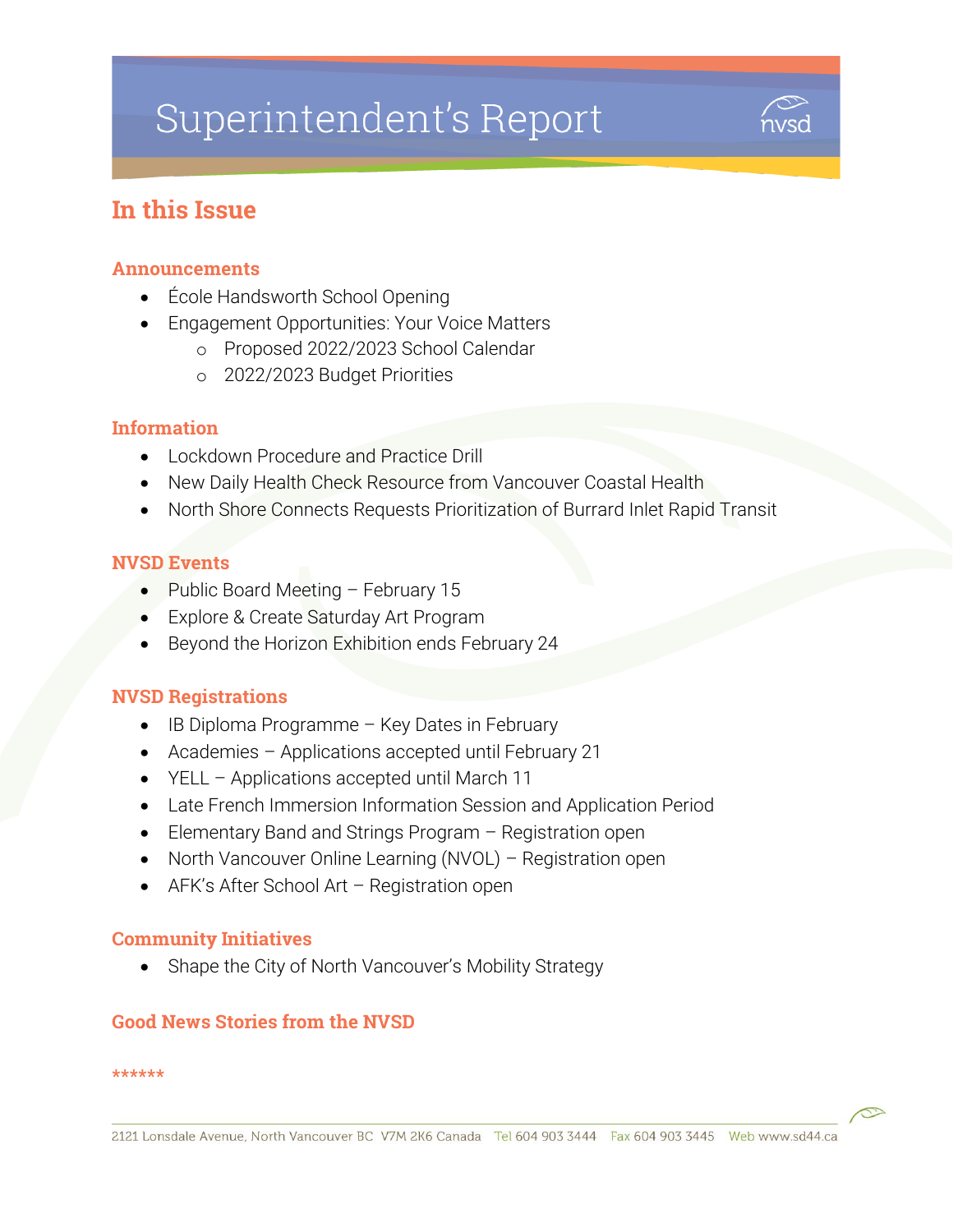

# Announcements

### École Handsworth School Opening

On Monday, February 7, administration and staff warmly welcomed students into their brand new school. Described by the [North Shore News](https://www.sd44.ca/Pages/newsitem.aspx?ItemID=1070&ListID=d00680b1-9ba1-4668-9328-d82dd27dacd4&TemplateID=Announcement_Item#/=) as a "sleek modern three-storey design, full of natural light," the new Handsworth is the school district's most recent example of a modern school design that puts the focus on collaboration and community, which will naturally lead to continued excellence in teaching and learning experiences. We look forward to sharing with you a new school video soon; in the interim, here is a teaser [video](https://youtu.be/LrcrfBfYdNA) produced by Handsworth alumni Megan Hingson and Felix Soong. *Congratulations to the Handsworth school community!*

# Engagement Opportunities – Your Voice Matters

We invite and encourage you to participate and share your feedback in the following initiatives:

#### **Proposed 2022/2023 School Calendar**

Share your input on the proposed calendar for the 2022/2023 school year **[HERE](https://forms.office.com/Pages/ResponsePage.aspx?id=RtUantX4ek-GDic4Z6NToFYRCnmSfXNGnjFKGVKe3qtURTBOU0hPQ1NVWjNEUUtPM0JIMEdGMFA1Ry4u)** and before February 28, 11:59 p.m.

A summary of the feedback/comments received will be shared with the Board of Education at its Public Board Meeting scheduled for March 8, 2022.

Information about the development process for annual school calendars and a copy of the proposed 2022/2023 school calendar can be found **HERE**.

#### **2022/2023 Budget Priorities**

Each year, the school district undertakes a public consultation process for input on budget priorities. School district stakeholders are invited and encouraged to provide their input on budget priorities that align with and support the school district's vision, values and strategic goals. Click **HERE** for more information.

Feedback can be provided:

- Online through an anonymous and confidential **survey** until March 15, 2022.
- By email to **budgetcomments@sd44.ca** until March 15, 2022.
- By traditional mail addressed to: Secretary Treasurer, 2121 Lonsdale Avenue, North Vancouver, BC, V7M 2K6. Feedback must be received by March 15, 2022.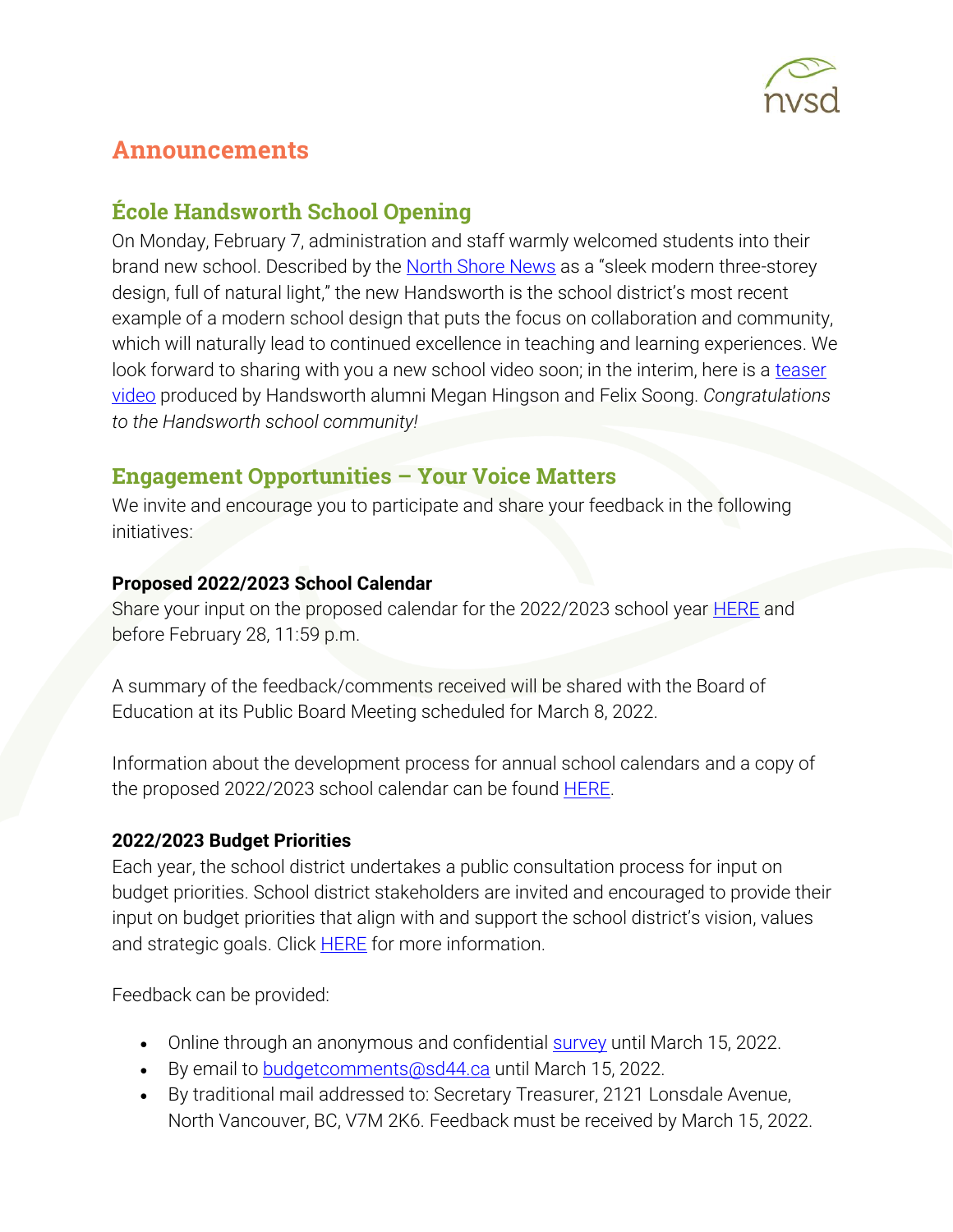

 Virtually through Microsoft Teams during the Public Standing Committee meeting\*, scheduled for [April 5, 2022 at 7](https://www.sd44.ca/Board/Meetings/Pages/default.aspx#/=) p.m.

\*During the February 8, 2022, Public Standing Committee meeting, budget highlights related to the development of the 2022/2023 Preliminary Budget were shared. The presentation focused on major sources of revenues and expenses, which provide the foundation for next year's budget. A copy of the presentation slides is available **HERE**; a video recording of the presentation is available **HERE**.

Thank you for taking the time to share your feedback.

# Information

### Lockdown Procedure and Practice Drill

The North Vancouver School District recognizes our collective responsibility in keeping students and staff safe while on school premises. Part of that responsibility includes ensuring school communities are familiar with procedures that keep one another safe during an emergency situation.

A *lockdown* is an emergency procedure designed to protect occupants from external harm or contain the movement of occupants during an emergency situation. A lockdown means people must stay where they are and cannot leave until escorted outside by designated response personnel.

In previous years, the school district and North Vancouver RCMP have led a district-wide lockdown drill on a specific date in February. This year, the initiative will shift to a schoolbased lockdown drill between the dates of Monday, February 14 and Friday, March 11. Families can expect to receive (or may have already received) additional information about the lockdown drill happening at your child's school directly from the school principal.

#### New Daily Health Check Resource from Vancouver Coastal Health

The Vancouver Coastal Health Rapid Response Team has prepared a new resource, [Daily](https://www.sd44.ca/COVID-19/dailyhealthcheck/Documents/Daily%20Health%20Check_What%20to%20Do%20When%20Sick_RRT.pdf)  [Health Check & What to Do When Sick.](https://www.sd44.ca/COVID-19/dailyhealthcheck/Documents/Daily%20Health%20Check_What%20to%20Do%20When%20Sick_RRT.pdf) This document has been posted to the [COVID-19](https://www.sd44.ca/COVID-19/dailyhealthcheck/Pages/default.aspx#/=)  [section](https://www.sd44.ca/COVID-19/dailyhealthcheck/Pages/default.aspx#/=) of our website and replaces any previous versions of the daily health check, which no longer align with recent changes to Public Health guidance.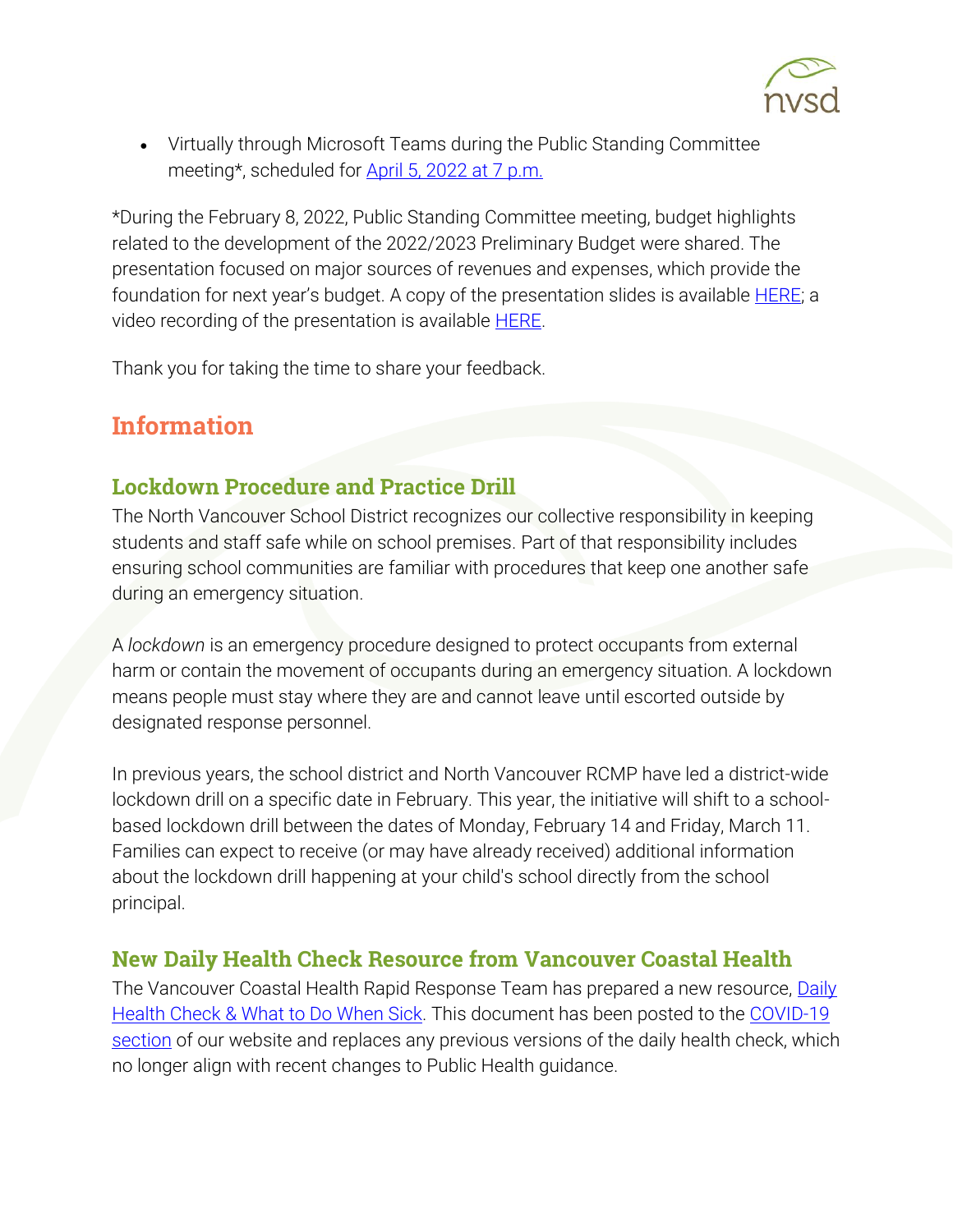

# North Shore Connects Requests Prioritization of Burrard Inlet Rapid Transit

North Shore Connects is a partnership of the District of West Vancouver, Skwxwu7mesh Nation, City of North Vancouver, District of North Vancouver and Tsleil-Waututh Nation, who are together improving transportation on, to and from the North Shore.

North Shore Connects is requesting that Burrard Inlet Rapid Transit (BIRT) be prioritized in the new Mayors' Council 10-Year Regional Transit and Transportation Vision and Investment Plan, following supportive council votes by all three local North Shore governments on February 7 and support from the host Nations. Click here to read the full [media release.](https://northshoreconnects.ca/north-shore-municipalities-and-first-nations-connect-to-advance-shared-vision-for-improved-transportation/)

# **NVSD Events**

### **Public Board Meeting – February 15**

The next Board of Education Public Board Meeting takes place virtually on Tuesday, February 15 at 6:30 p.m. Visit our [Meetings & Minutes](https://www.sd44.ca/Board/Meetings/Pages/default.aspx#/=) page for information on how you can provide input and to review the agenda and board package (available on the Thursday afternoon preceding the public meeting).

#### Explore & Create Saturday Art Program

Children aged 5 to 12 are invited to visit the Gordon Smith Gallery on Saturdays between 1 and 3 p.m. for art activities that are collage and drawing based and inspired by the current exhibition, *Beyond the Horizon*. Admission is by donation (\$5 suggestion per attendee) and parental/quardian supervision is required. Click **HERE** for more information.

# Beyond the Horizon Exhibition ends February 24

*Beyond the Horizon* is an expression that encourages us to consider what is "farther than the possible limit of sight, beyond what we can foresee, know or anticipate." The horizon as a metaphor provides us with an opportunity to challenge and evaluate our own ways of knowing. The artists in this exhibition expand conventional uses of materials and explore modes of making through collaboration with other artists and the land. Click **[HERE](https://www.sd44.ca/school/artistsforkids/Visit/Exhibitions/Pages/default.aspx#/=)** for more information, including gallery hours.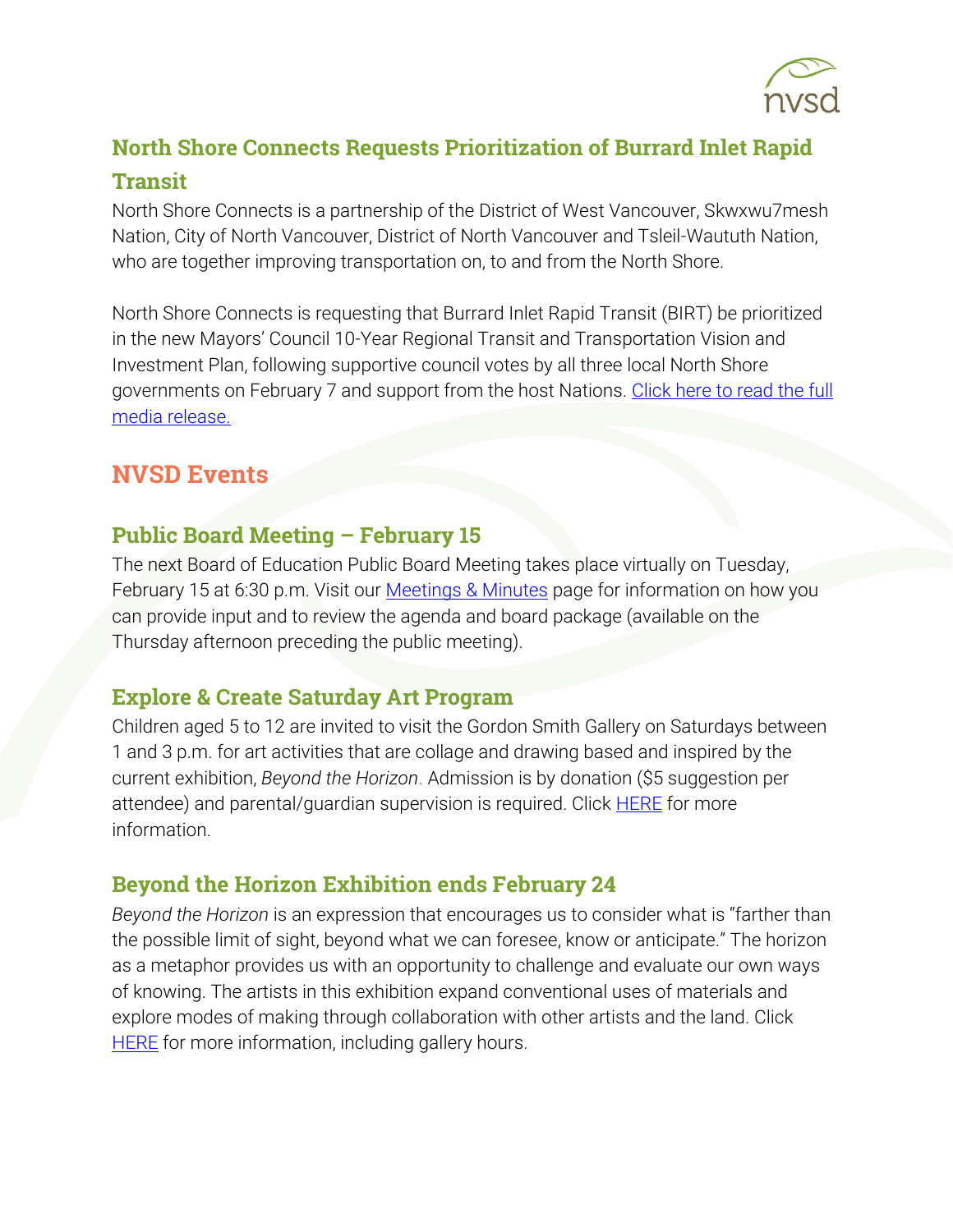

# NVSD Registrations

## IB Diploma Programme – Key Dates in February

The [International Baccalaureate Diploma Programme \(DP\)](https://www.sd44.ca/school/carson/diplomaprogramme/Pages/Default.aspx#/=) is an internationally recognized, rigorous university preparatory two-year program for students in Grades 11 and 12 that leads to a qualification that is widely recognized by the world's leading universities. It is offered at Carson Graham Secondary.

#### *Key Dates:*

- *February 15 at 7 p.m.: online information session* for parents/guardians and prospective students. The meeting link is posted [HERE.](https://www.sd44.ca/school/carson/diplomaprogramme/applicationprocess/Pages/default.aspx#/=)
- *February 16-17: "DP for a Day."* Prospective students in Grade 10 can explore the program firsthand and meet IB coordinators, the current cohort, and teachers. Register via email to [Cora Pross.](mailto:cpross@sd44.ca)
- February 18: Application deadline. Students will submit a comprehensive application package, along with their Grade 10 report card. Click here for additional [application information.](https://www.sd44.ca/school/carson/diplomaprogramme/applicationprocess/Pages/default.aspx#/=)

# Academies – Applications accepted until February 21

Our highly specialized academies are designed to enhance the overall student experience by providing learning environments that concentrate on a focal skill set. Students in Grades 8 to 12 work towards graduation while accelerating their knowledge and skill development in an area of interest that can form a foundation for successful postgraduation pursuits.

The following Academies will be offered during the 2022/2023 school year. Please visit the Academy page for program-specific information. [Applications](https://www.sd44.ca/ProgramsServices/Academies/Pages/default.aspx#/=) will be accepted until February 21.

- [AFK Studio Art](https://www.sd44.ca/ProgramsServices/Academies/AFKAcademy/Pages/default.aspx#/=)
- [Basketball](https://www.sd44.ca/ProgramsServices/Academies/Basketball/Pages/default.aspx#/=)
- **New!** [Business and Gaming Entrepreneurship Lab](https://www.sd44.ca/ProgramsServices/Academies/Gaming/Pages/default.aspx#/=)
- [Dance](https://www.sd44.ca/ProgramsServices/Academies/Dance/Pages/default.aspx#/=)
- [Digital Media](https://www.sd44.ca/ProgramsServices/Academies/DigitalMedia/Pages/default.aspx#/=)
- [Digital Media Lite](https://www.sd44.ca/ProgramsServices/Academies/Digital%20Media%20Academy%20Lite/Pages/default.aspx#/=)
- [Field Hockey](https://www.sd44.ca/ProgramsServices/Academies/FieldHockey/Pages/default.aspx#/=)
- Hockey Skills
- [Robotics](https://www.sd44.ca/ProgramsServices/Academies/Robotics,%20Mechatronics%20%26%20Digital%20Fabrication/Pages/default.aspx#/=)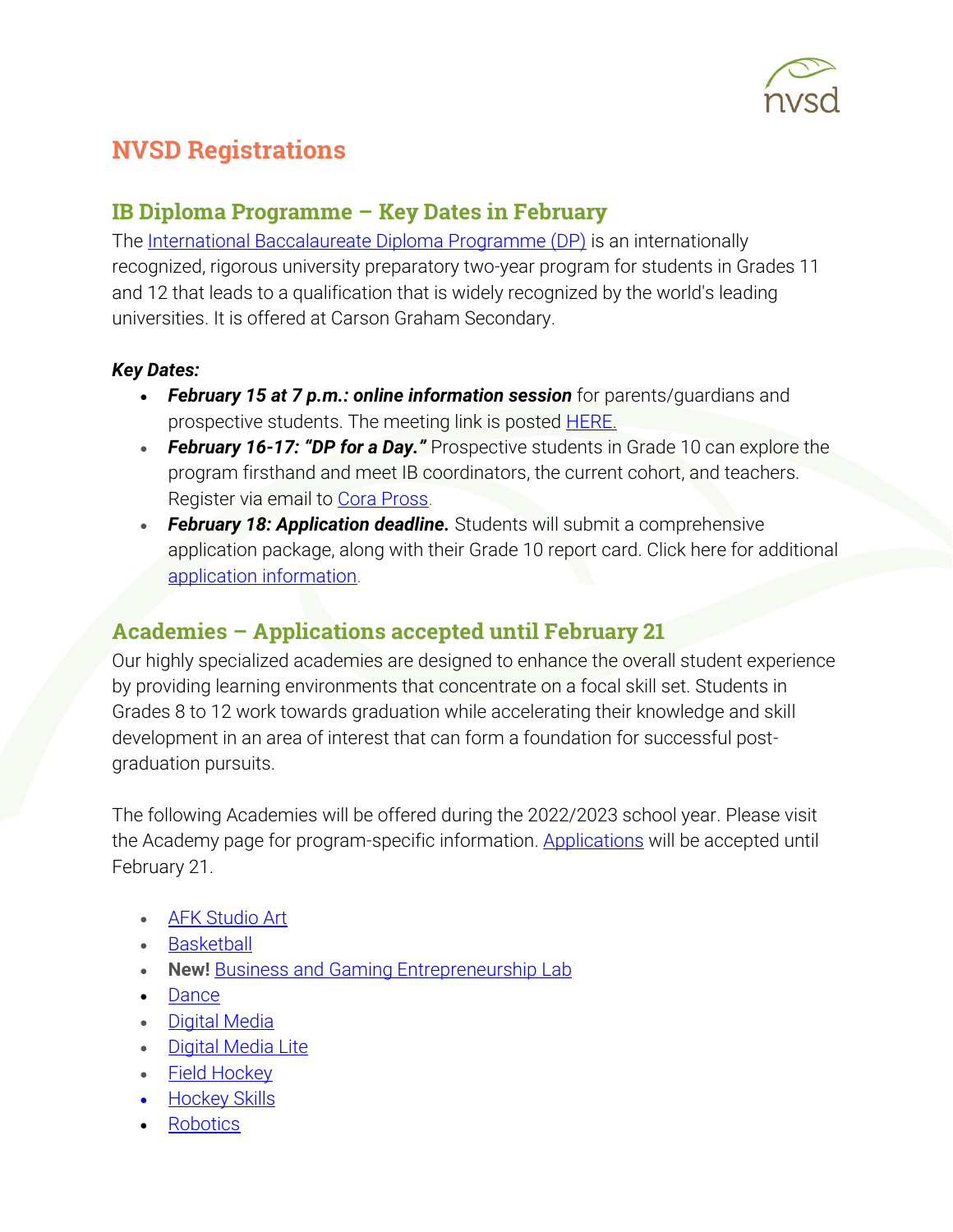

- **New!** [Rowing](https://www.sd44.ca/ProgramsServices/Academies/rowing/Pages/default.aspx#/=)
- **[Soccer](https://www.sd44.ca/ProgramsServices/Academies/SoccerAcademy/Pages/default.aspx#/=)**
- [Volleyball](https://www.sd44.ca/ProgramsServices/Academies/VolleyballAcademy/Pages/default.aspx#/=)

# YELL – Applications accepted until March 11

The [Young Entrepreneurship and Leadership Launchpad \(YELL\)](https://www.sd44.ca/ProgramsServices/careereducation/School-Based%20Career%20Programs/Pages/default.aspx#/=) provides Grade 11 and 12 students with a thorough understanding of how to apply entrepreneurial thinking to future studies, launching a business or entering the workforce. Students earn course credits toward graduation while working with teachers, business and community leaders and a mentor to design a student-led business concept. YELL is offered at Sutherland Secondary School and Handsworth Secondary School.

Click **HERE** for more information. Applications will be accepted until March 11.

#### Late French Immersion Information Session and Application Period

A pre-recorded information session for Grade 5 students and their families interested in registering in the Late French Immersion program (Grade 6 entry) is available for viewing [HERE.](https://www.sd44.ca/ProgramsServices/FrenchImmersion/LateImmersion/Pages/default.aspx#/=) Note: Priority placement for Late French Immersion runs until March 4 at 4 p.m. For more information about the program and registration process, click **HERE**.

#### Elementary Band and Strings Program – Registration open

This program is open to students in Grades  $5 - 7$  for Band and Grades  $4 - 7$  for Strings. Registration for the 2022/2023 school year runs until March 4. While there is a Late Registration enrolment period, this is subject to program availability and class size at a student's school site, and is dependent on sufficient registrations received by March 4. More information, including program fees, is available **HERE**.

#### North Vancouver Online Learning (NVOL) – Registration open

NVOL provides students with rigorous, engaging, and interactive learning experiences. Students can choose to engage in their NVOL courses entirely remotely online or in a blended model of online and in-person interactions at our NVOL Centre. In addition, students can choose from a full suite of **courses** from Grades 8 through 12 in both English and French.

The French Immersion Online Course offerings allow students the opportunity to meet the requirements of their Diplôme de fin d'études secondaires en Colombie-Britannique online through L' École Virtuelle de Vancouver nord. Click **HERE** for a complete list of our French Immersion course offerings.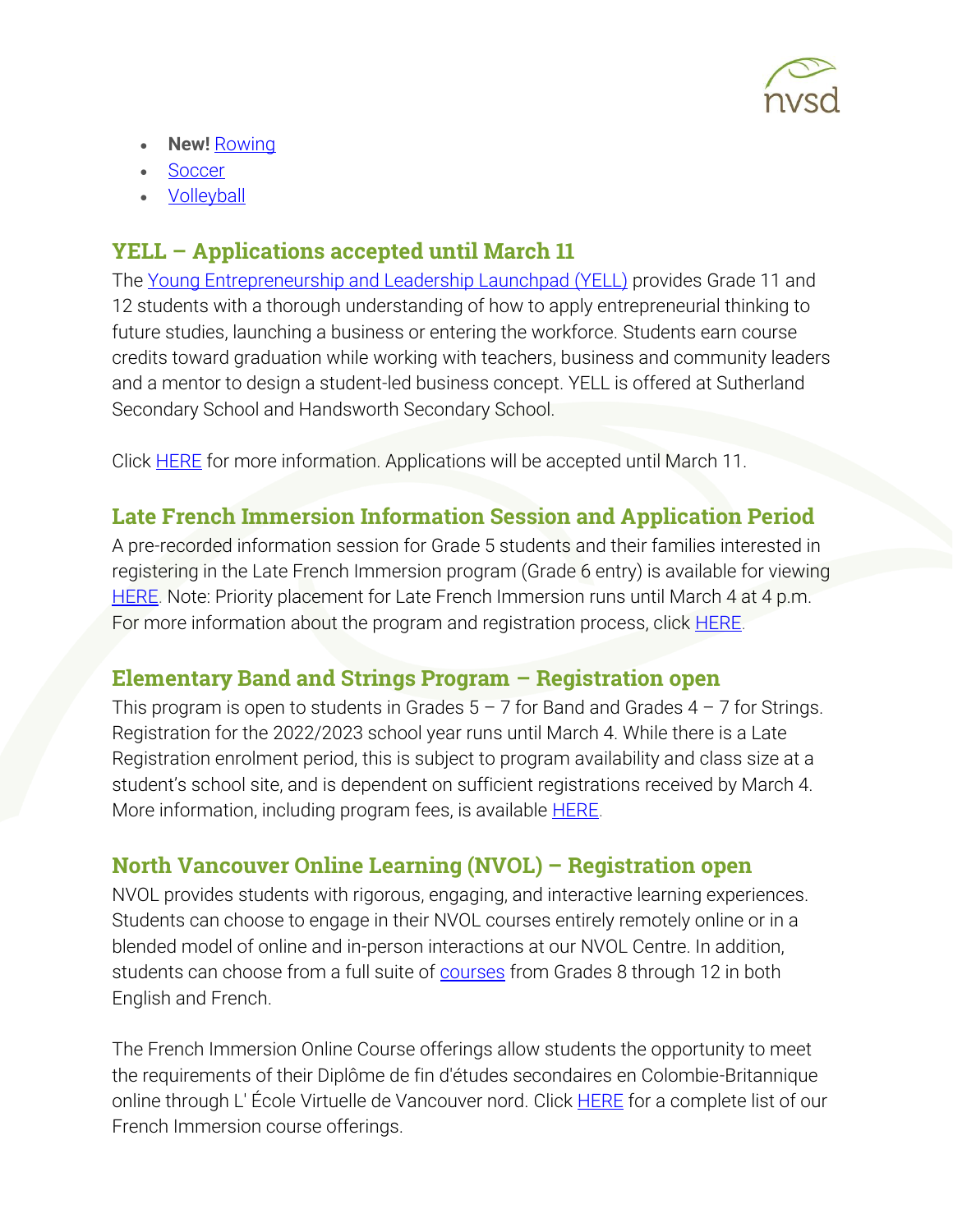

#### **Online registration for NVOL is open; click [HERE](https://www.sd44.ca/school/onlinelearning/About/registration/Pages/default.aspx#/=) for more information.**

#### AFK's After School Art – Registration open

Taught by art specialist teachers and assisted by secondary art students, AFK's After School Art classes provide students the opportunity to further their artistic ability and foster positive attitudes towards the visual arts. Registration is open (virtual and inperson options available). Visit the **Artists for Kids** website for more information.

# Community Initiatives

#### Shape the City of North Vancouver's Mobility Strategy

The City of North Vancouver is developing a Mobility Strategy with a vision of creating healthy streets that work for everyone. The new strategy will be the playbook for planning and making decisions about city streets and how residents and visitors get around for the next decade. As it works towards a final version for City Council to consider later this spring, you're invited to provide input on the Draft Mobility Strategy. Click [HERE](https://www.cnv.org/City-Services/Streets-and-Transportation/Mobility-Strategy) for more information; the deadline to participate has been extended to February 11 at 4 p.m.

# Good News Stories from the NVSD

Visit the [Learn, Share & Grow Blog](https://www.sd44.ca/District/LearnShareGrow/default.aspx#/) and [News & Announcements](https://www.sd44.ca/Pages/newsarchive.aspx?ListID=d00680b1-9ba1-4668-9328-d82dd27dacd4) section of our website to stay informed on the good work that is happening here. *Enjoy!*

- Black History Month at Eastview Elementary [\(NVSD blog post\)](https://www.sd44.ca/District/LearnShareGrow/default.aspx#/view/674)
- The NVSD Salmonid Program [\(NVSD blog post\)](https://www.sd44.ca/District/LearnShareGrow/default.aspx#/view/673)
- Trilingual Me! Moi, Trilingue! [\(NVSD blog post\)](https://www.sd44.ca/District/LearnShareGrow/default.aspx#/view/672)
- B.C. moving to 'endemic' approach to COVID, says medical health officer (VIDEO; [North Shore News article\)](https://www.sd44.ca/pages/newsitem.aspx?ItemID=1072&ListID=d00680b1-9ba1-4668-9328-d82dd27dacd4&TemplateID=Announcement_Item#/=)
- North Vancouver's Jordan Weal earns spot on Olympic hockey team (NVSD alumnus; [North Shore News article\)](https://www.sd44.ca/pages/newsitem.aspx?ItemID=1071&ListID=d00680b1-9ba1-4668-9328-d82dd27dacd4&TemplateID=Announcement_Item#/=)
- New École Handsworth Secondary gets ready to wow in North Van (North Shore [News article\)](https://www.sd44.ca/pages/newsitem.aspx?ItemID=1070&ListID=d00680b1-9ba1-4668-9328-d82dd27dacd4&TemplateID=Announcement_Item#/=)
- North Vancouver skier Brodie Seger ready for his Olympic debut (NVSD alumnus; [North Shore News article\)](https://www.sd44.ca/pages/newsitem.aspx?ItemID=1069&ListID=d00680b1-9ba1-4668-9328-d82dd27dacd4&TemplateID=Announcement_Item#/=)